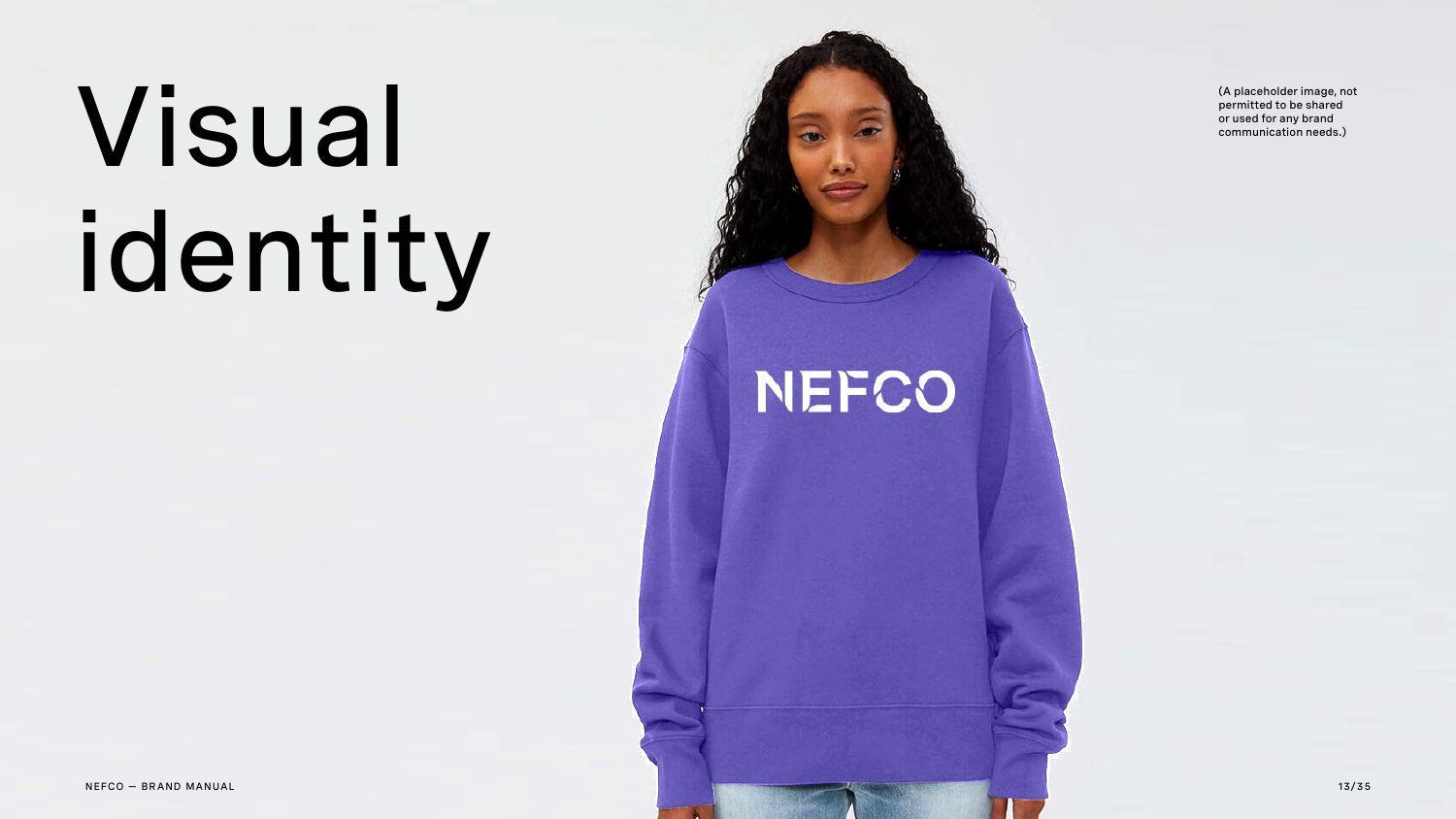### *Logo*

The stencil style logo is crafted using brand typography, with the details in the letters resembling abstractly the organic forms from nature, the sprouts and leaves, making the logo unique and elegant.

The minimum size is 20 mm (width of the logo). When using the logo in a small size, it's important to ensure that the logo always remains recognisable and legible. In digital applications, the recommended minimum size is 100 pixels (width).

Always use original files when placing the logo.

# VECC

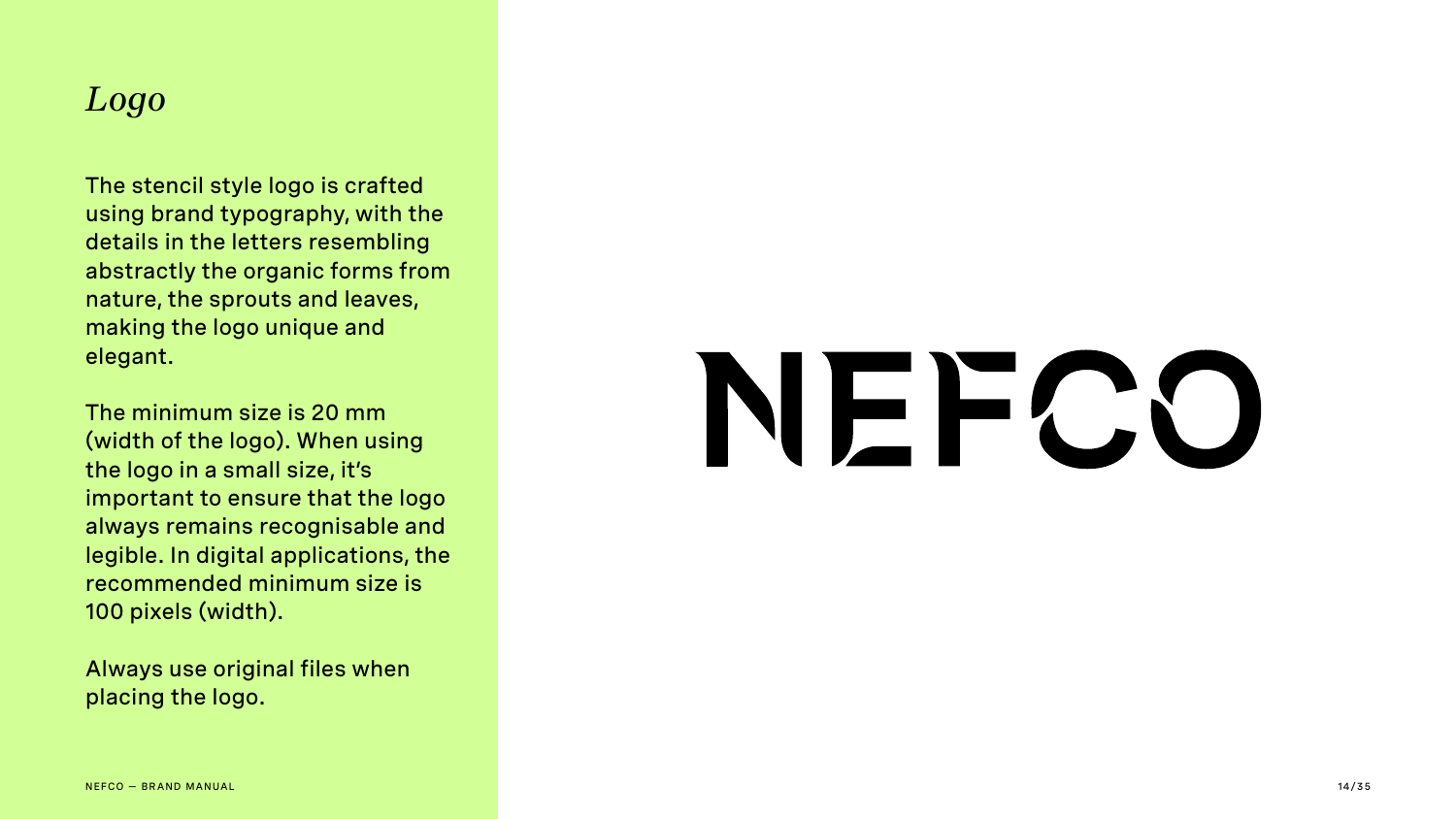

### *Logo: safety area*

When using the logo, it shouldn't be attached too close to other elements or application edges. The recommended safety area that should be left untouched around the logo is the height of the logo.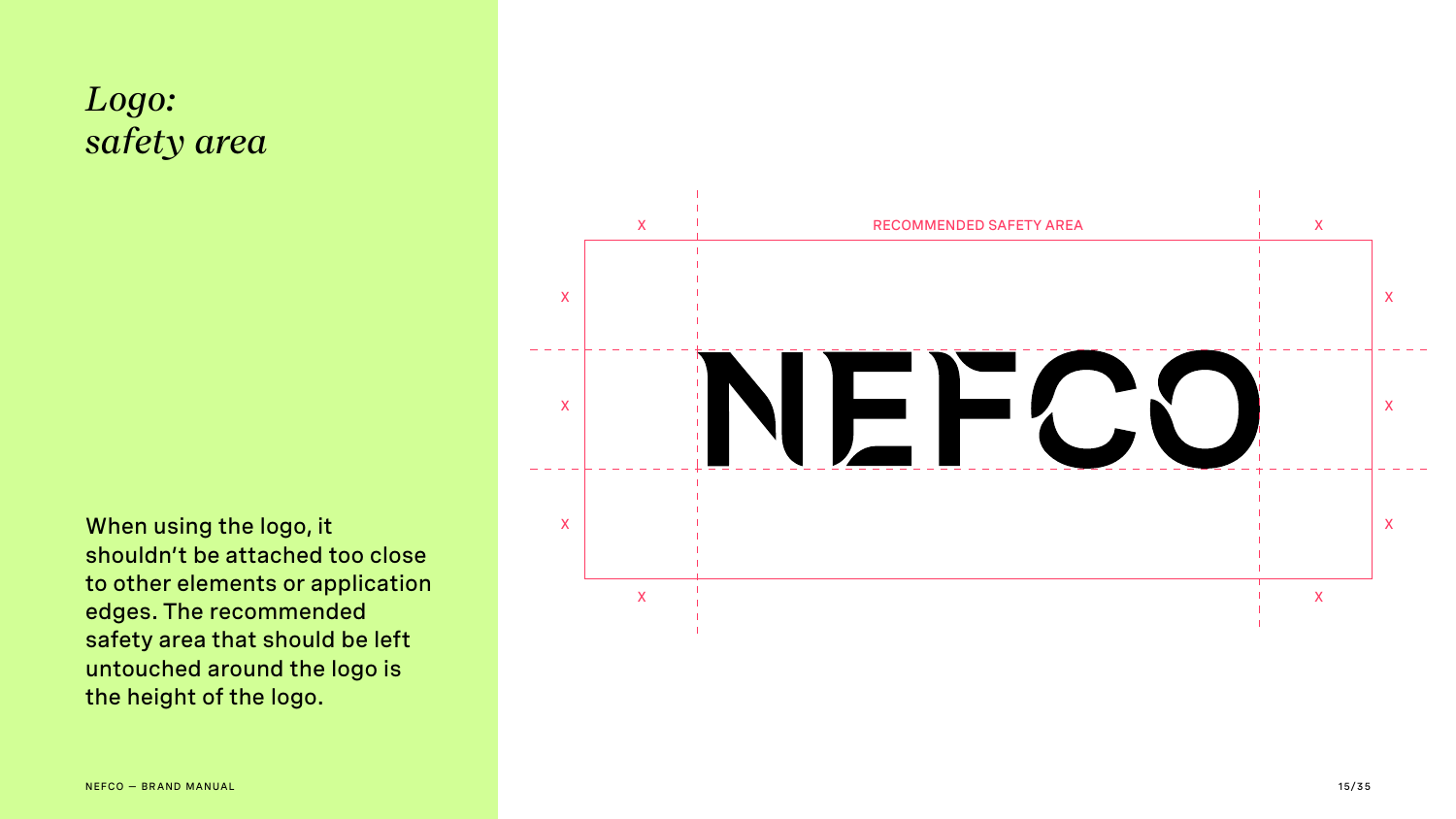#### *The Nordic Green Bank*

*The Nordic Green Bank*

# The Nordic Green Bank

NEFCO

#### *The Nordic Green Bank*

2

3

Serif Medium Italic B. 1–3: Examples of the tagline together with the logo. Depending on the format of the application, the tagline takes the place and size that looks most natural. The font used for the tagline is Spezia Serif Medium Italic B.

4: The tagline can also be used in big size, as a hero of the image. In those cases, Spezia Medium is the font to be used.

### Logo with the tagline

'The Nordic Green Bank' tagline can be used together with Nefco logo. The layout is modular: different parts can be composed together for each application so that the layout looks best in the chosen format.

# NECO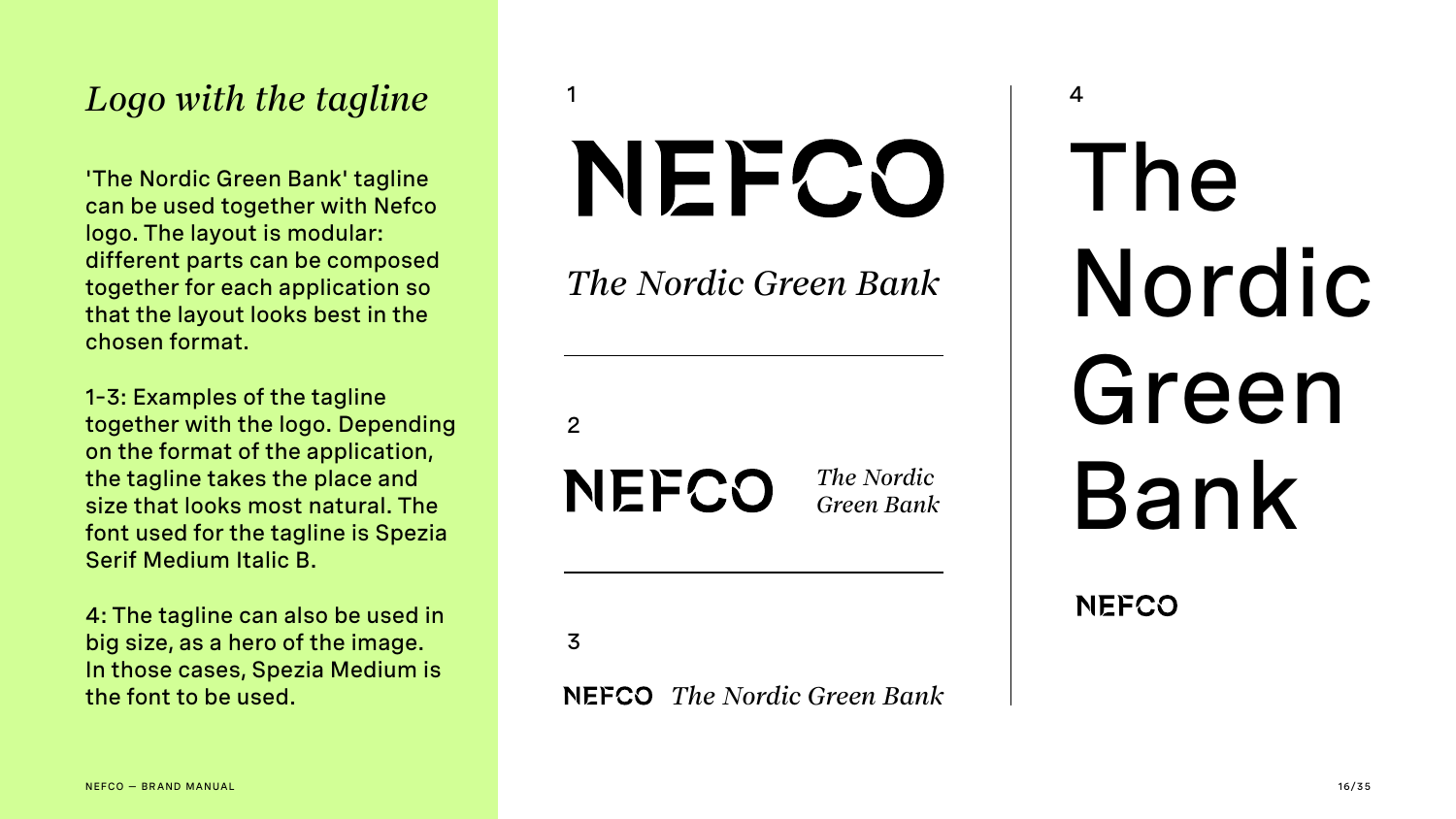### *Logo: colours*

The logo is used mainly in black or white, but also Nefco Green is an option, when the logo is used on white background.

The logo can be placed on top of coloured backgrounds and photographs. Make sure there is enough contrast between the logo and the background to improve readability.

Use the black logo on light surfaces and the white logo on darker surfaces.

### NEPCO

## NEFCO

## NEFCO

## NEPCO

## NEFCO

## NEFCO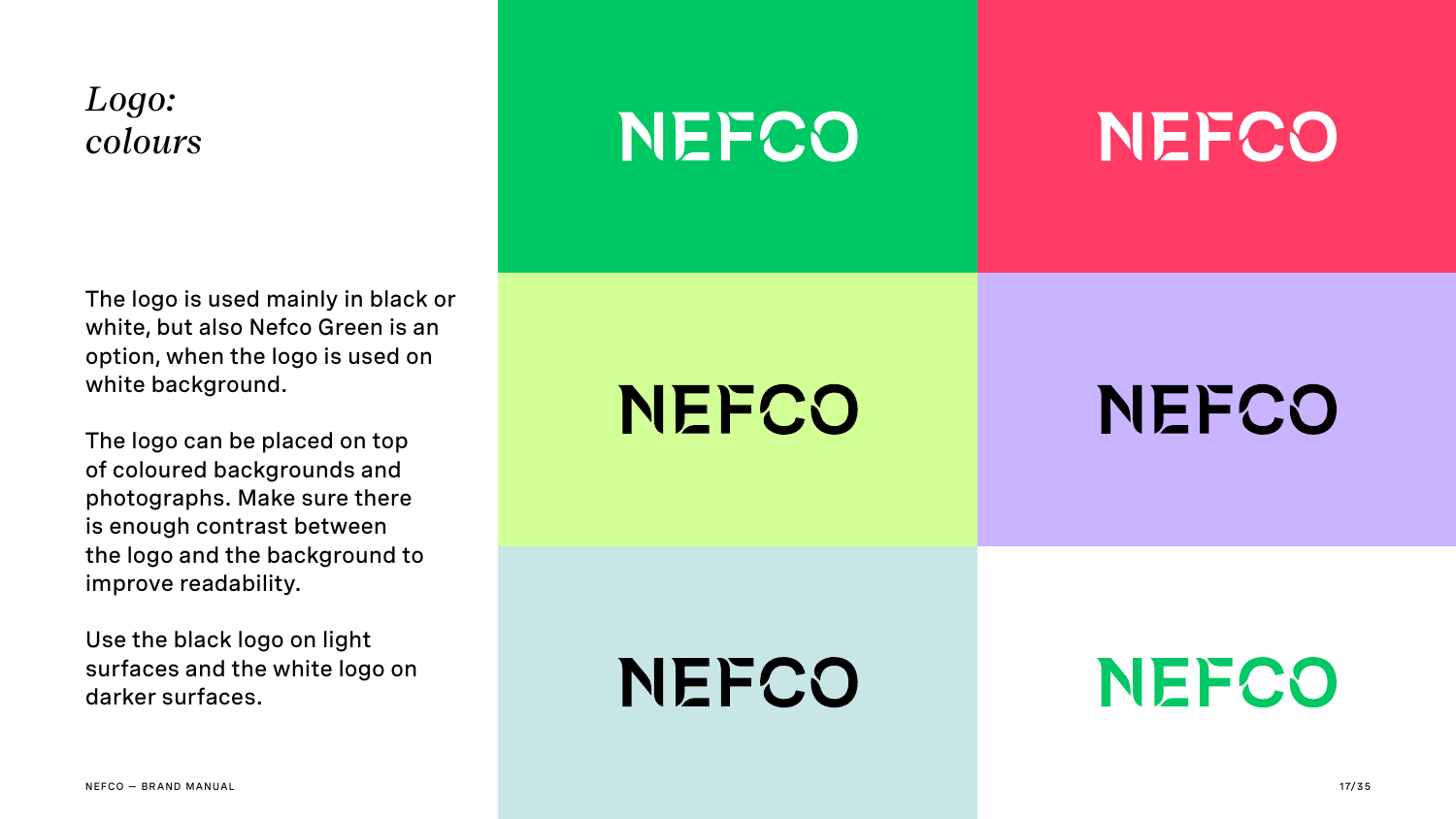The brand colour palette is rich and bright, with colours derived from nature; vivid and strong with the Nefco Green and Raspberry Pink, but harmonious and trustworthy as a whole when accompanied with the lighter pastel shades. The colours reflect the brand attributes, by being cool, hopeful and inviting, making the brand stand out from other players around with its bold, positive and forward-looking attitude. In addition to five brand colours, also white and black are used.

Nefco Green RGB 0, 200, 100 CMYK 75, 0, 85, 0 Pantone 7480 U

Ice Blue RGB 200, 230, 230 CMYK 20, 0, 20, 0 Pantone 642 U

Bluebell RGB 200, 180, 255 CMYK 25, 30, 0, 0 Pantone 2645 U

#### *Colours*

Breath of Spring RGB 210, 255, 150 CMYK 20, 0, 55, 0 Pantone 372 U

> Raspberry Pink RGB 255, 60, 100 CMYK 0, 90, 45, 0 Pantone 192 U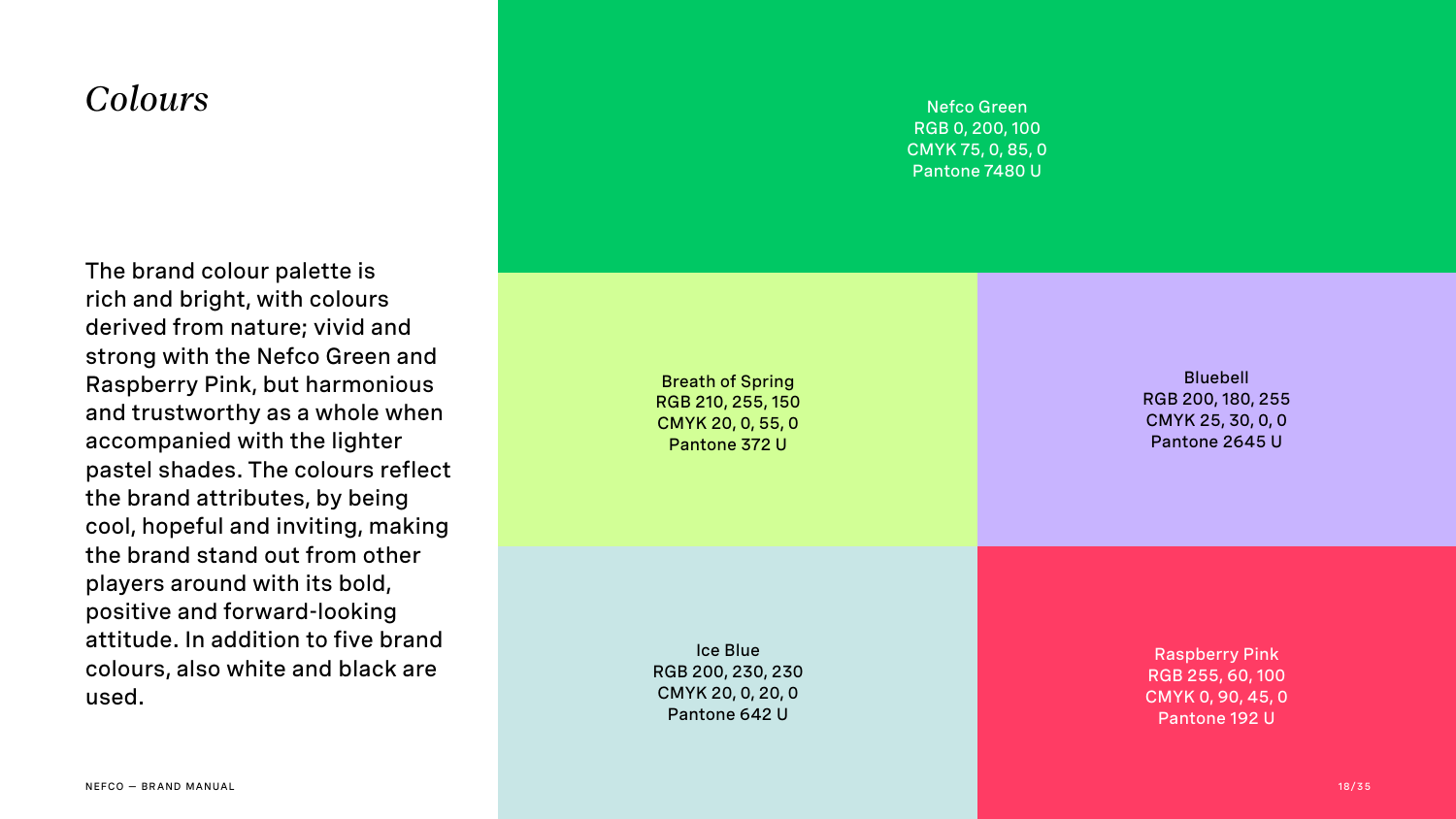





When combining the colours, a maximum of two brand colours can be used together in the same surface. In addition to two brand colours, also black and white can be used.

The exception is infographics, where all the brand colours can be used together in the same image (e.g. in diagrams). Also the tints are allowed in infographics, in cases when you need more shades than the palette contains.

The logo and texts should remain clearly visible with sufficient contrast to the background.

### *Colours: combinations*



For the texts with smaller point sizes, the safest colour combination is always to use black text with any of the brand colours. White text can be used together with Nefco Green and Raspberry Pink.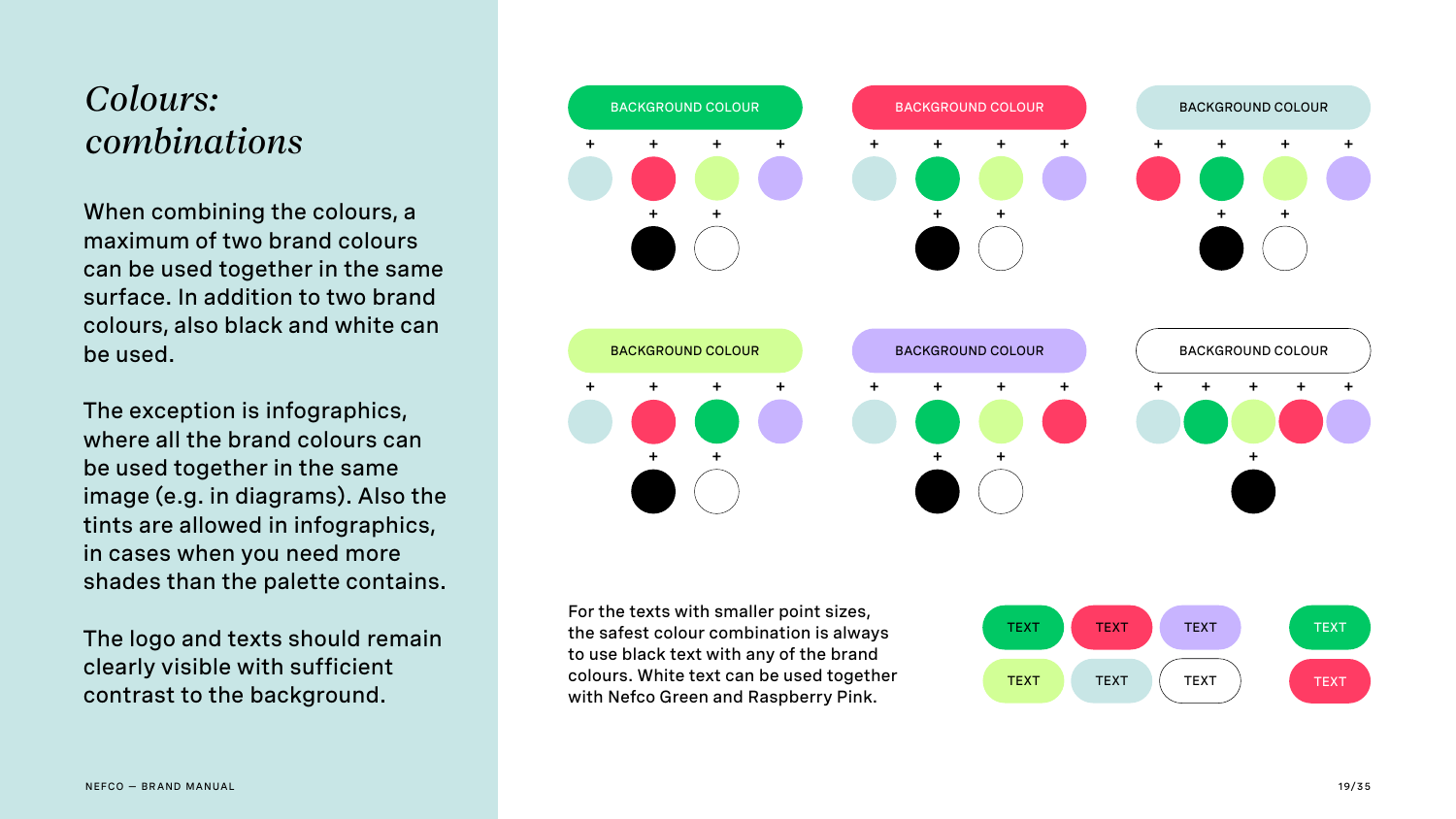### *Typography*

The brand typography is Spezia (by Luzi Type, Switzerland, 2019), a utalitarian and hands-on typeface suitable for all the tasks required from typography. Spezia is rooted in neo-grotesque genre, with monoline structure giving font a sense of simplicity. Spezia is accompanied with her serif sibling – Spezia Serif, which together create the typographic system.

Spezia should always be used when designing the brand applications and communications materials. This requires user to buy the licenses of the required fonts (online from luzi-type.ch) and install them on computer.

# Spezia Medium **Spezia Bold**

# *Spezia Serif*

SPEZIA: MEDIUM + BOLD

SPEZIA SERIF: MEDIUM ITALIC B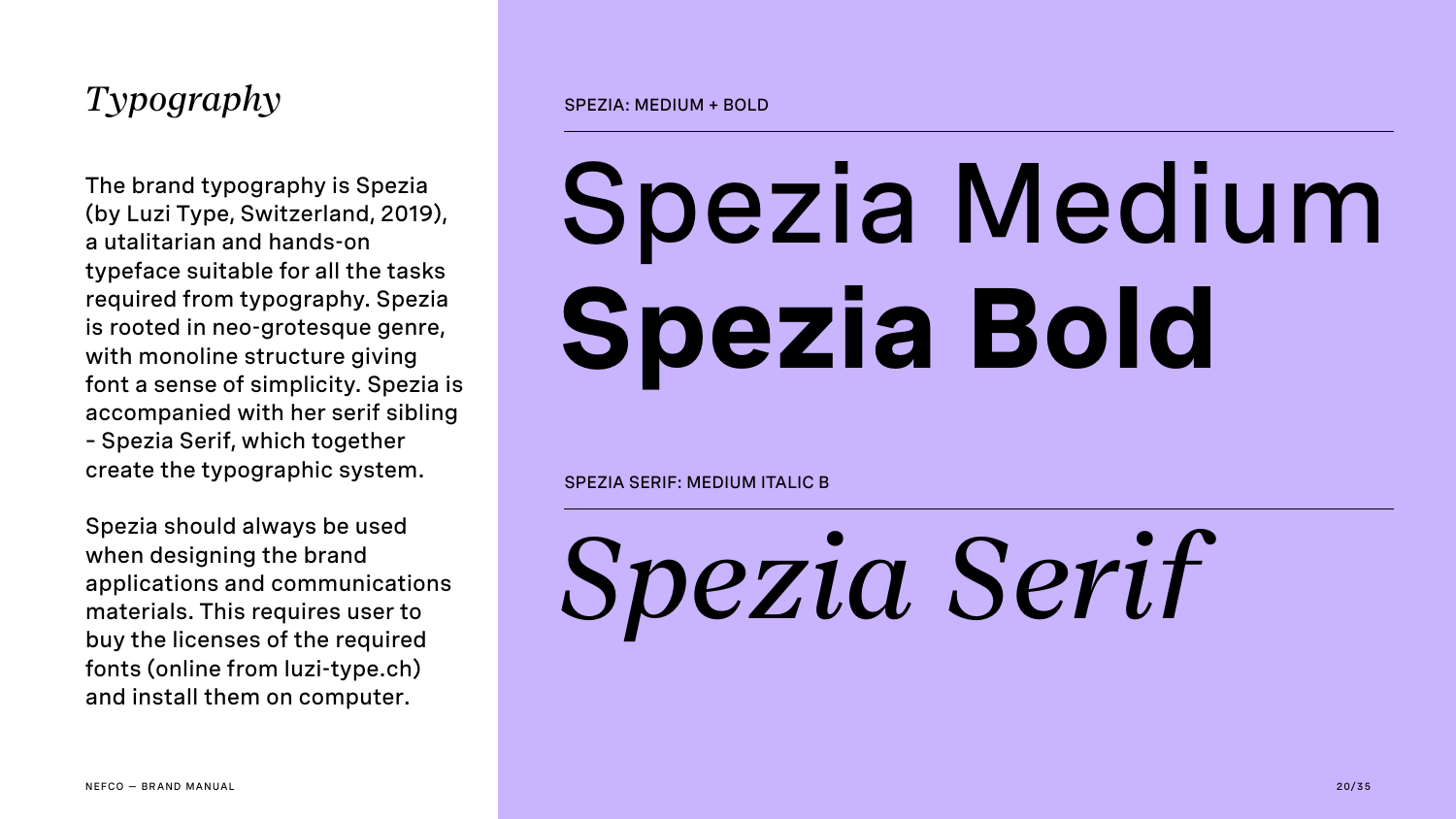### *Typography: styles*

#### **Secondary level headings** Spezia Bold Line spacing 120 %

**Body text** Spezia Medium Line spacing 120 %

## Spezia Medium<br>Line spacing 110 % We're ready to risk for green

**Citations, highlights, secondary level headings** Spezia Serif Medium Italic B Line spacing 120 %

*The Nordic Green Bank*

**Headings** Spezia Medium

#### **The Task — We scale up Nordic green solutions**

Nordic green SMEs lead the way in many fields, but they waste their growth potential without proper funding. As SMEs, they lack the unicorn hype of startups, yet they seem too small and risky for traditional banks. Our task is to accelerate the shift to green by financing the initial scaling up of Nordic environmentally friendly solutions. We bridge their ways over their valleys of death.

#### **Spezia Medium**

The main typographic style, to be used for all purposes, from headings to body text.

#### **Spezia Bold**

Bold cut of Spezia, to be used for secondary level headings and to highlight the individual words and phrases in the text.

#### **Spezia Serif**

Italic style, for individual words, phrases and secondary level headings, to bring contrast to the whole.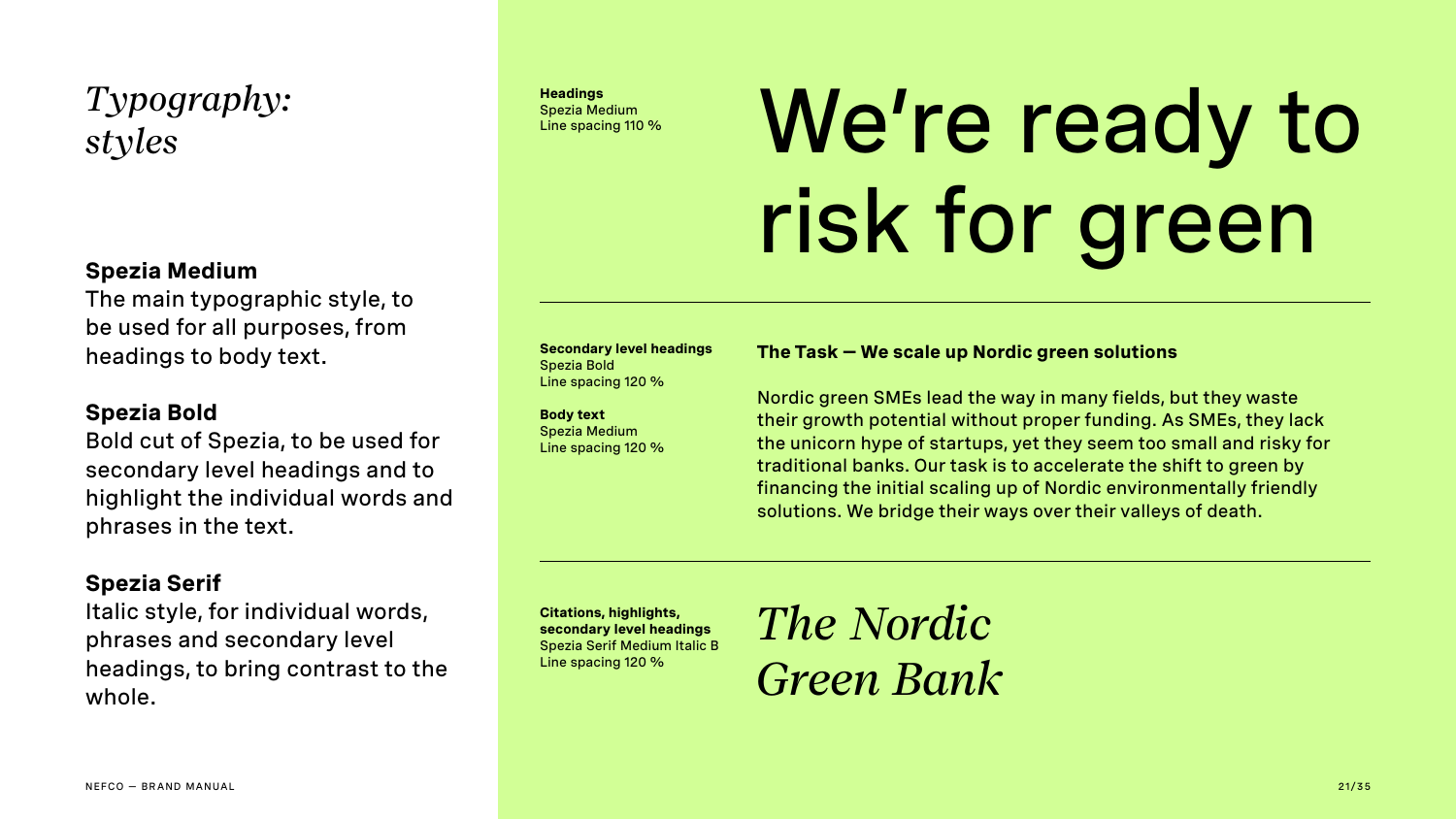### *Typography: alternative fonts*

The defined brand fonts should always be used when designing the brand applications and communications materials.

However, with the office applications (including Microsoft Word and PowerPoint), the use of alternative fonts is allowed. In those cases, Spezia can be replaced by Arial, and Spezia Serif by Georgia.

# Arial

# *Georgia*



#### ARIAL: REGULAR

GEORGIA: ITALIC